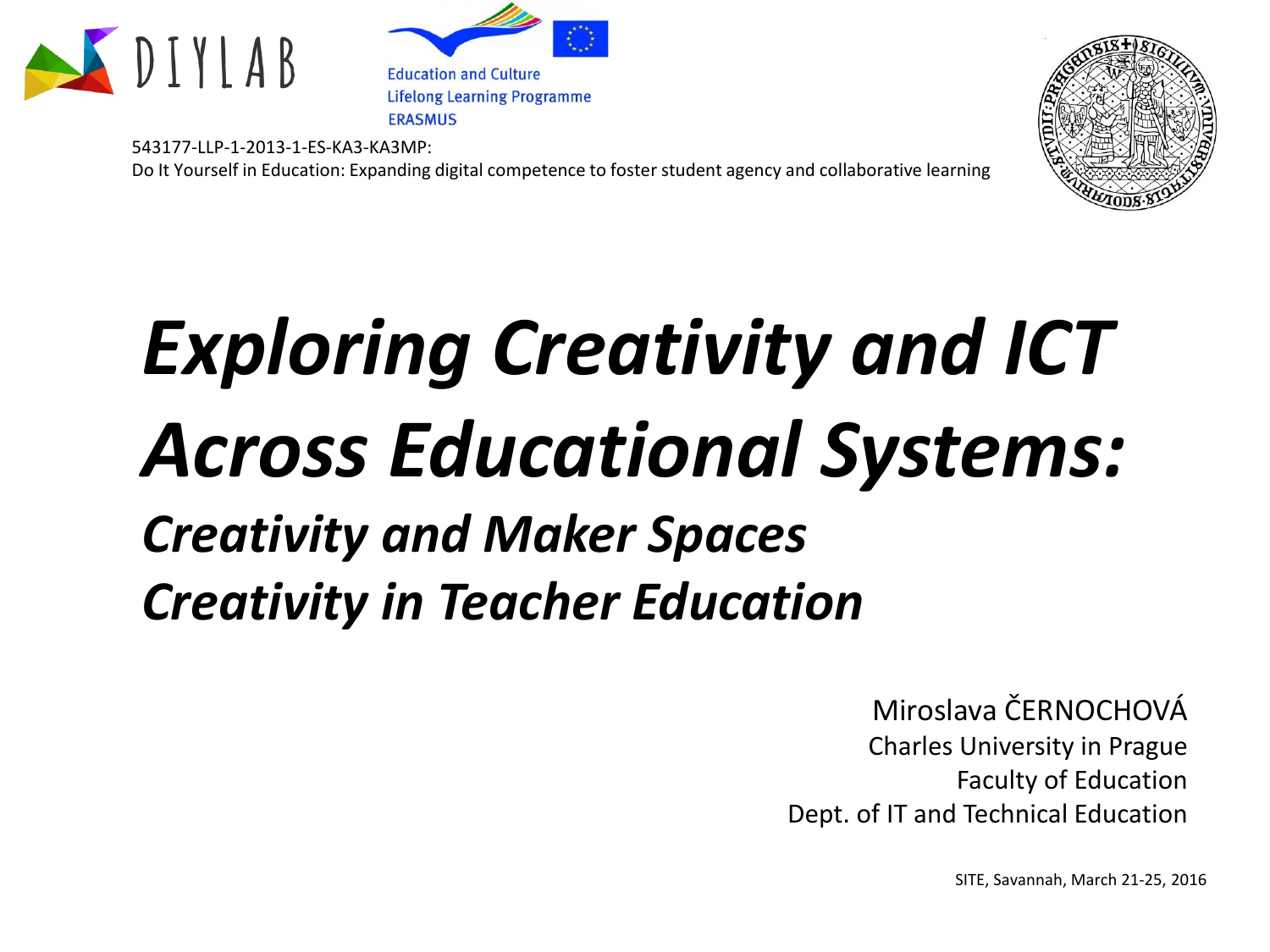## **CREATION/ CREATIVE PRODUCTION AS A COGNITIVE PROCESS** Jan Slavík et al. (2013)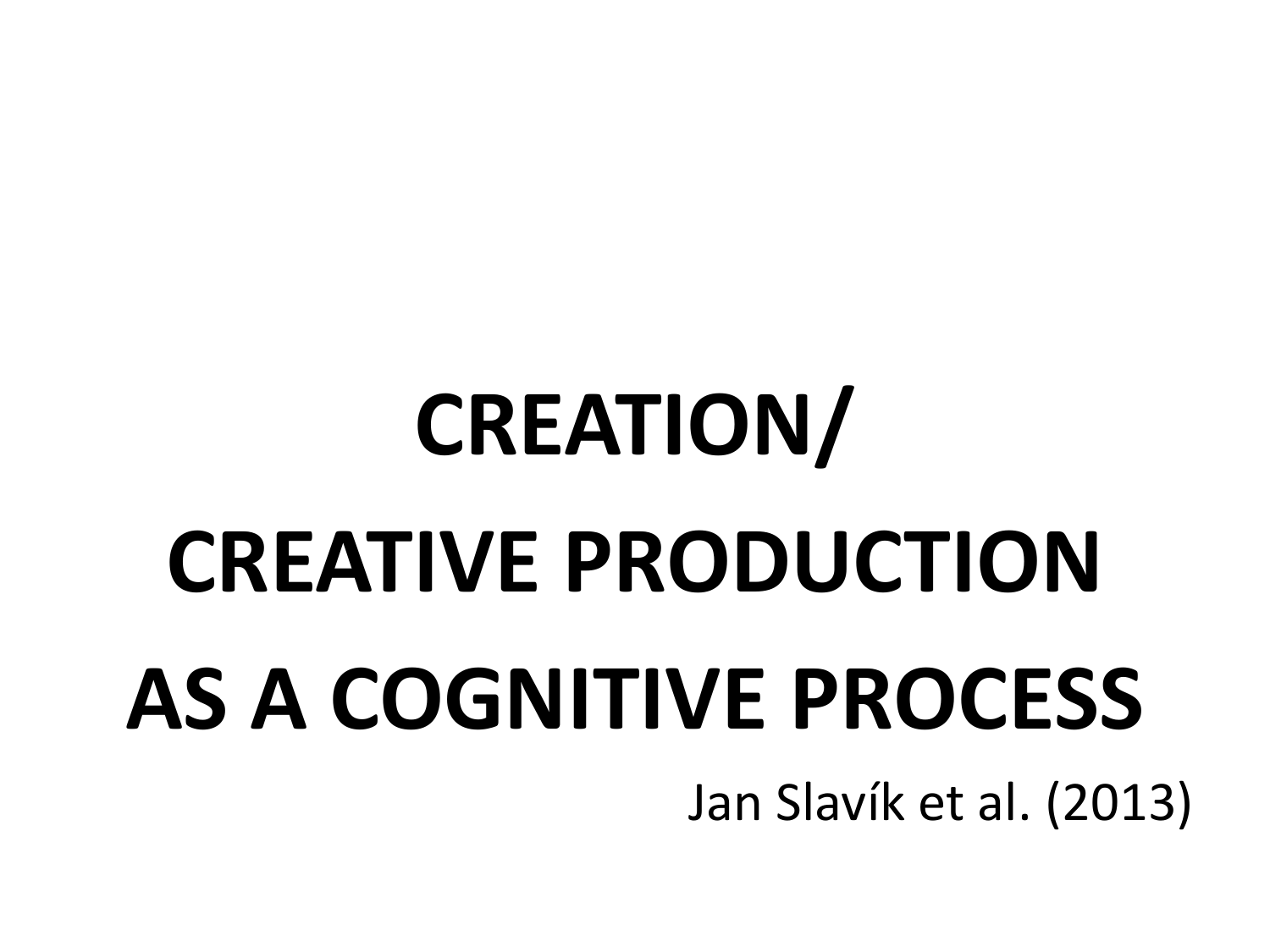## **DIY in Action**

- Transitions in society and a swift evolution in digital technologies (DT) are reflected in school education, and how the educational system adopts it.
- **Young people frequently publish their digital outcomes and artefacts on social networks, and visualize their ideas, procedures, and thinking through photos, videos, and animations**.
- These activities are not integrated into school assessment, and their teachers very often do not understand these learning processes. But these creative activities give evidence about learning processes and progress. This corresponds to **the concept of DIY (Do-It-Yourself)**.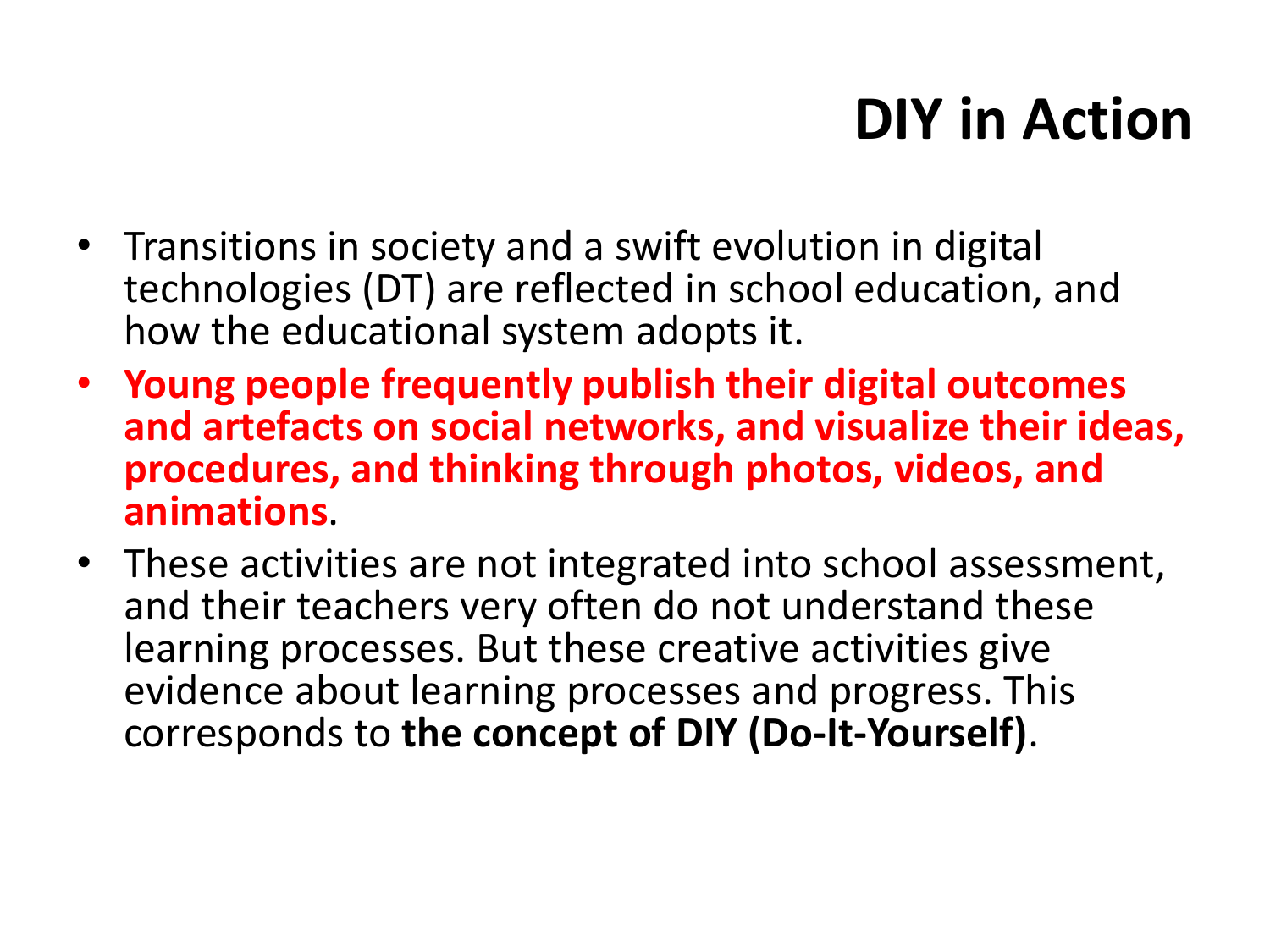

**DIY in Action**

#### **LEARNING OF YOUNG PEOPLE WITH TECHNOLOGY and DIY**

- In 90th, the idea of DIY penetrated into Fine Art, Arts and Crafts and into digital technology, it starts to dominate in a curriculum content , it gives educators and learners an opportunity **to create, share and learn through collaboration (in virtual space)**.
- **"Online adolescent youth have a good time and enjoy new opportunities to create, to remix and share digital contents".**

(Lenhart, Madden, 2005, s. 1)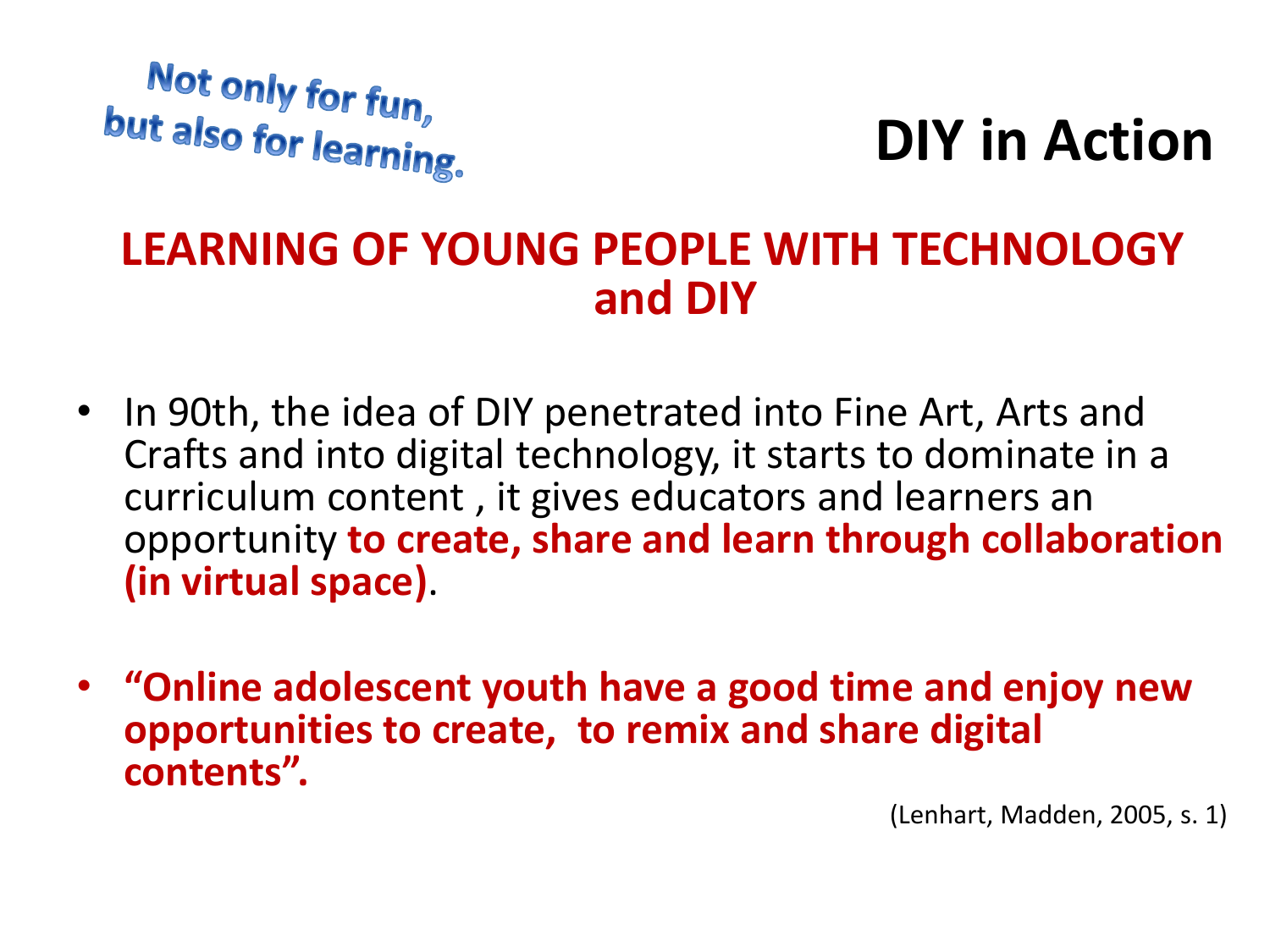

## **DIY in Action**

#### **LEARNING OF YOUNG PEOPLE WITH TECHNOLOGY and DIY**

Students' initiative of creativity (Czech Republic)

**ROBOTICS:**

• Ondřej Staněk

#### **SCRATCH: Activities for pupils and teachers how to learn SCRATCH**

(national songs, [storytelling](http://hanka.gjk.cz/201415_r1a/scratch.php)), [Literacy](http://www.literacyfromscratch.org.uk/index.htm) from Scratch

• Hana Šaldová (ICT student teacher)

#### **Textbook of Mathematics for his schoolmates**

([Matika pro spolužáky](http://www.ucebnicematiky.cz/), [Online problems](http://www.ucebnicematiky.cz/priklady/) to be solved)

• Marek Liška, Marek Fanderlich (age 18)

*This textbook differs from whatever similar on the Czech book market. It is not schoolarly textbook full of mathematical definitions, axioms or proofs. The textbook struggles in a natural student vocabulary to explain some mathematical phenomena or situations And to show a meaning and importancy of Math for life. Mgr. Leoš Bílek, učitel G*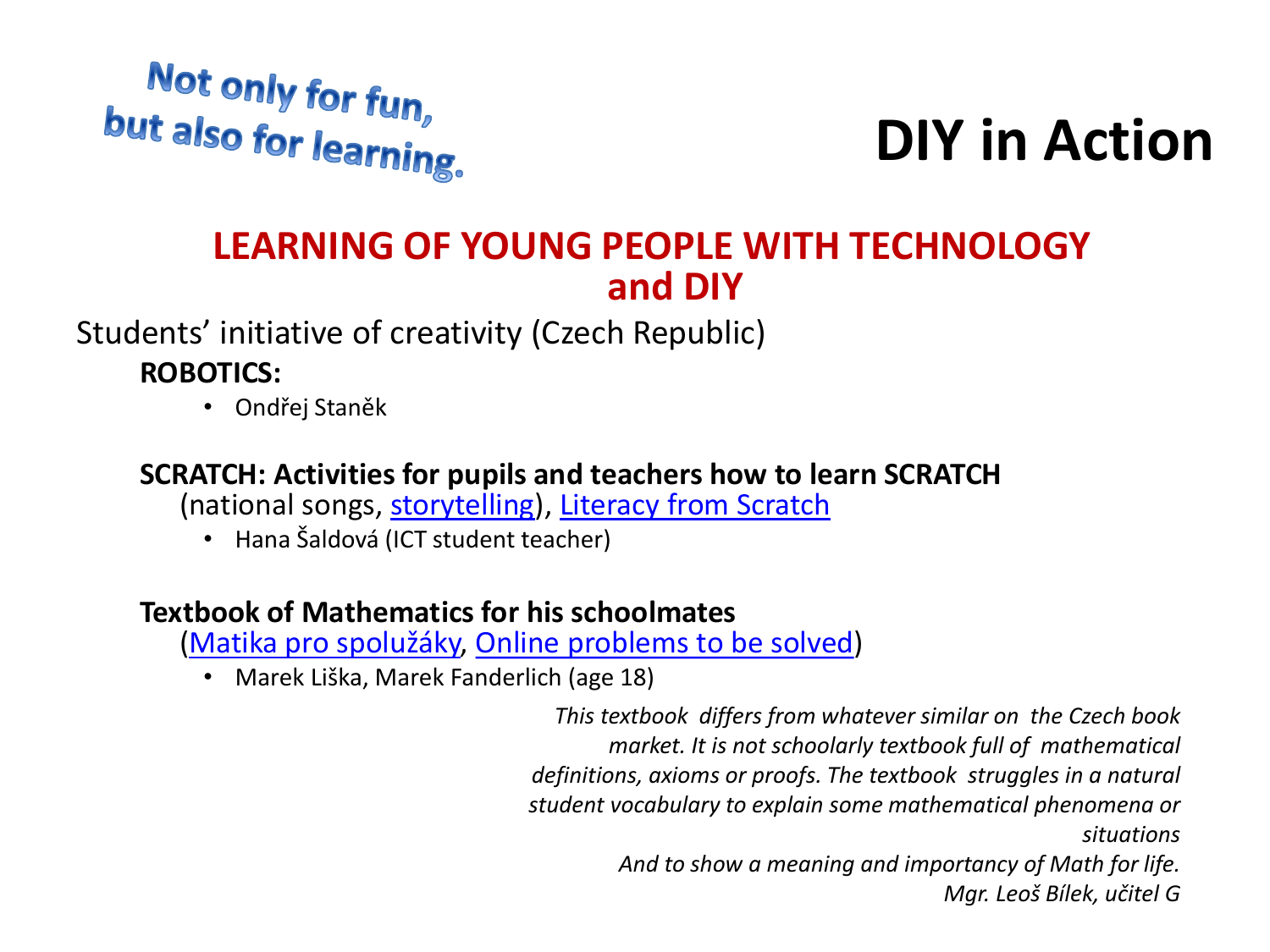

543177-LLP-1-2013-1-ES-KA3-KA3MP:

**Education and Culture Lifelong Learning Programme ERASMUS** 

## **DIY in Action**

Do It Yourself in Education: Expanding digital competence to foster student agency and collaborative learning

- The significant aspect of DIY is a **process of creation** (or **production**) which is appropriate, and obvious, and natural for students in their usage of digital technology, and which *aims to support their learning* broadly (Jocson, 2012, p. 299).
- In DIY activities in schools, pupils can apply knowledge and skills from **different subjects**, discover **inter-disciplinary** contexts (Sancho-Gil, J. M. et al., 2015) and organize their work, and **manage their own learning**.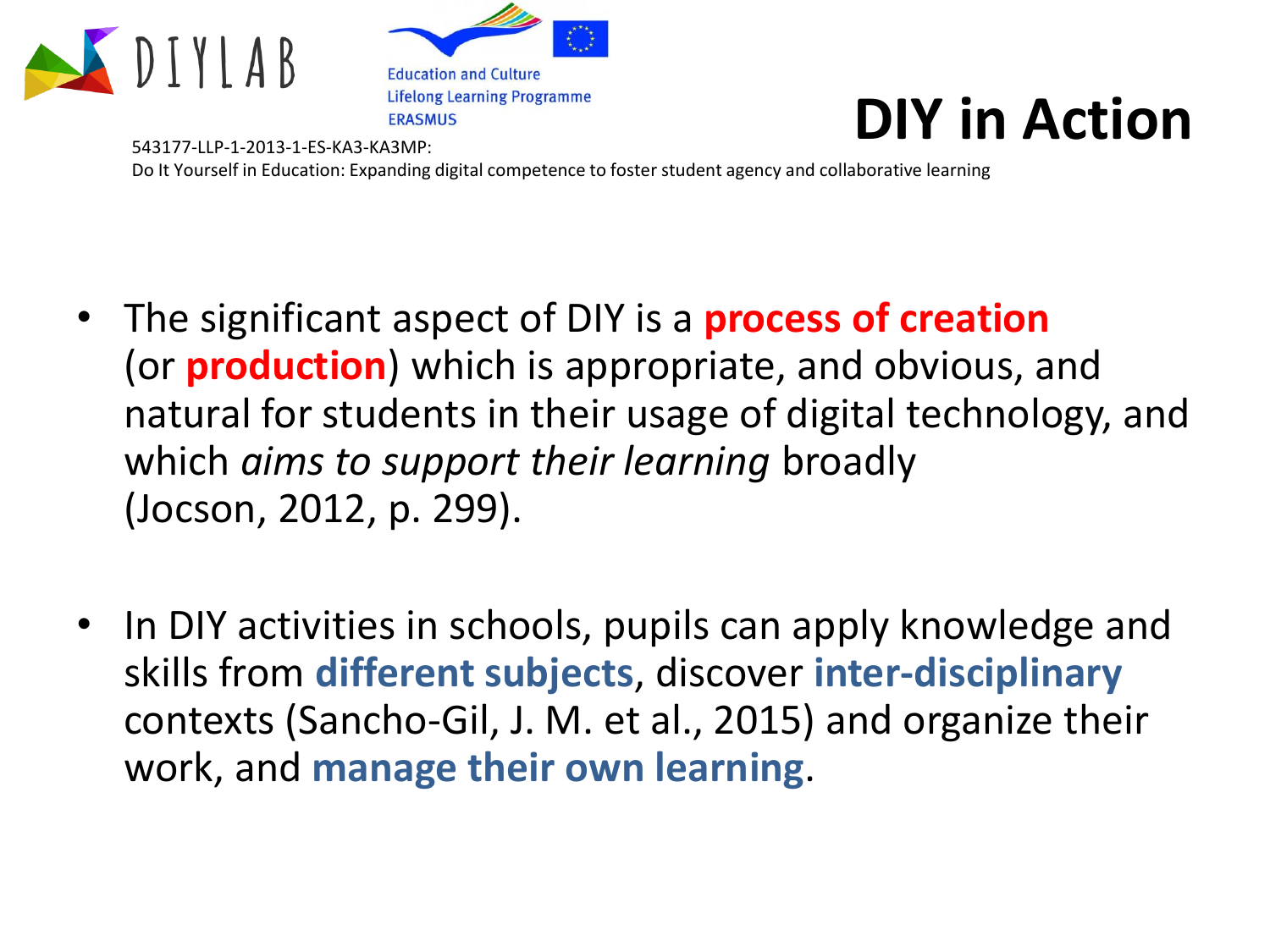





Do It Yourself in Education: Expanding digital competence to foster student agency and collaborative learning

- The idea DIYLab has been implemented in school education (with pupils aged in 6-16) and in teacher education.
- EU project Do It Yourself in Education: Expanding digital competence to foster student agency and collaborative learning (2014-16)

<http://diylab.eu/> [http://hub.diylab.eu](http://hub.diylab.eu/)

- Spain, Finland, the Czech Republic
- DIY based on the idea "*Building new tools and paths to help all of us learn*" (Kamenetz et al., 2011)
- The DIY idea forms an integral part of:
	- ICT teacher education at Faculty of Education (Charles University)
	- Pedagogy at Faculty of Arts, Faculty of Pedagogy (Universitat de Barcelona)
- 217 DIYLab objects publishes on the HUB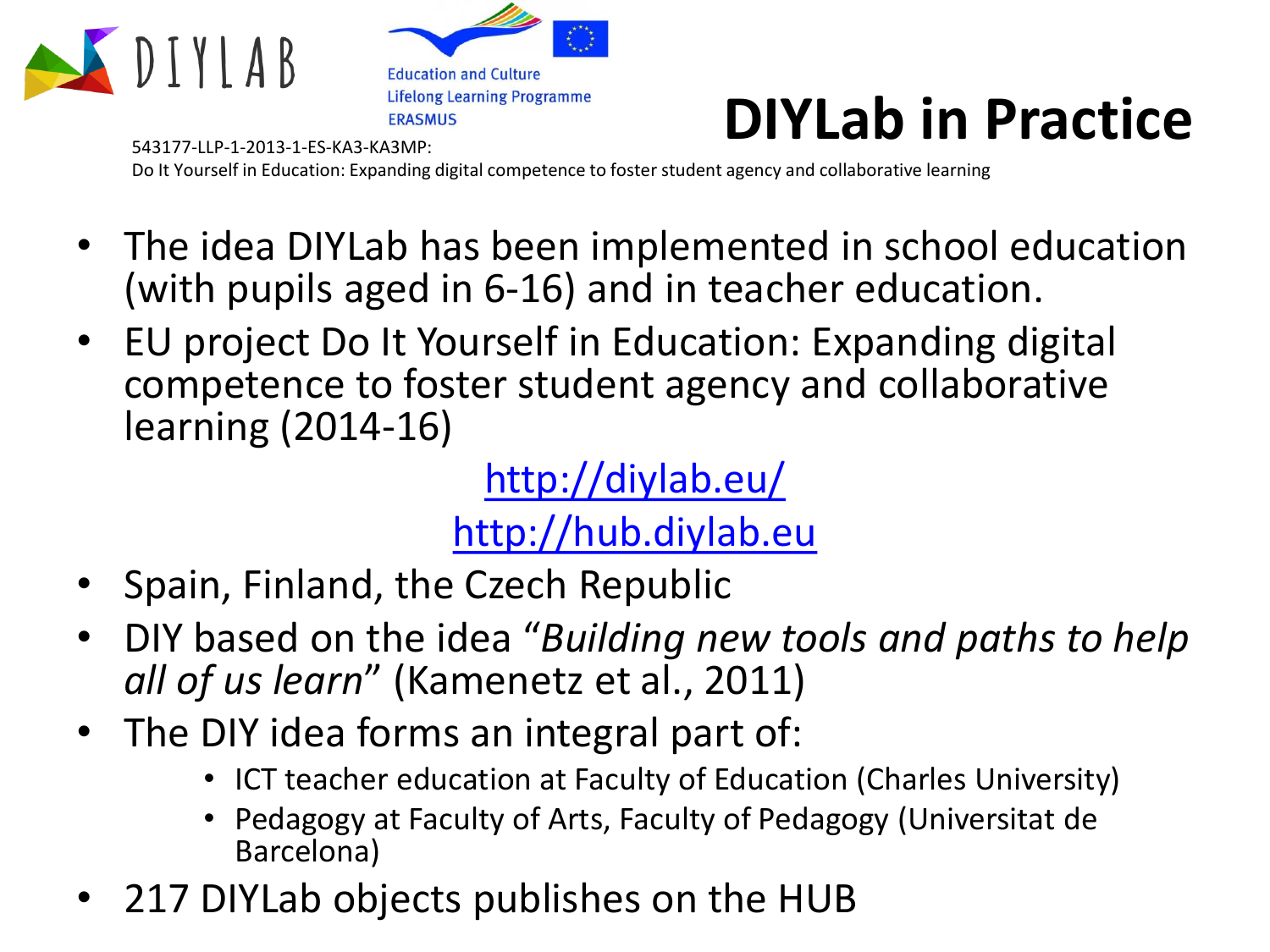



## **DIYLab in Practice**

#### Main aim:

- To contribute to *digital literacy development*
- To implement DIY philosophy into (school) teaching practice and learning (to interconnect *after-school creativity with curriculum, to bring students ideas to school*)
- To establish and develop *DIYLAB* (hub) to support network collaboration based on a cloud technology (at schools and out of school) on experiments with various types of technology

**The most important outcomes is not an artefact as such but visualisation and description of a process how the artefact was produced, how the problem was solved, how we learned to do it.**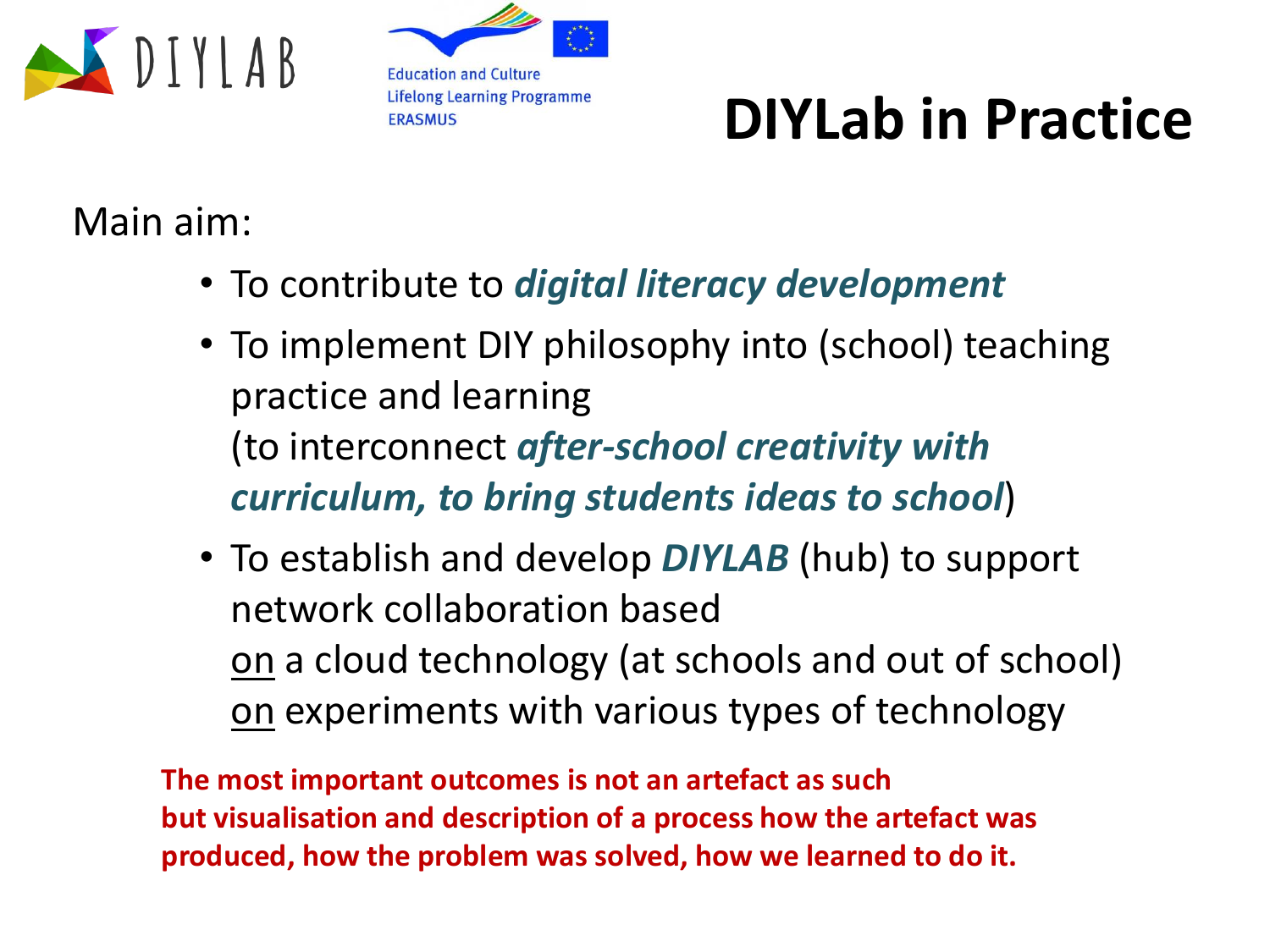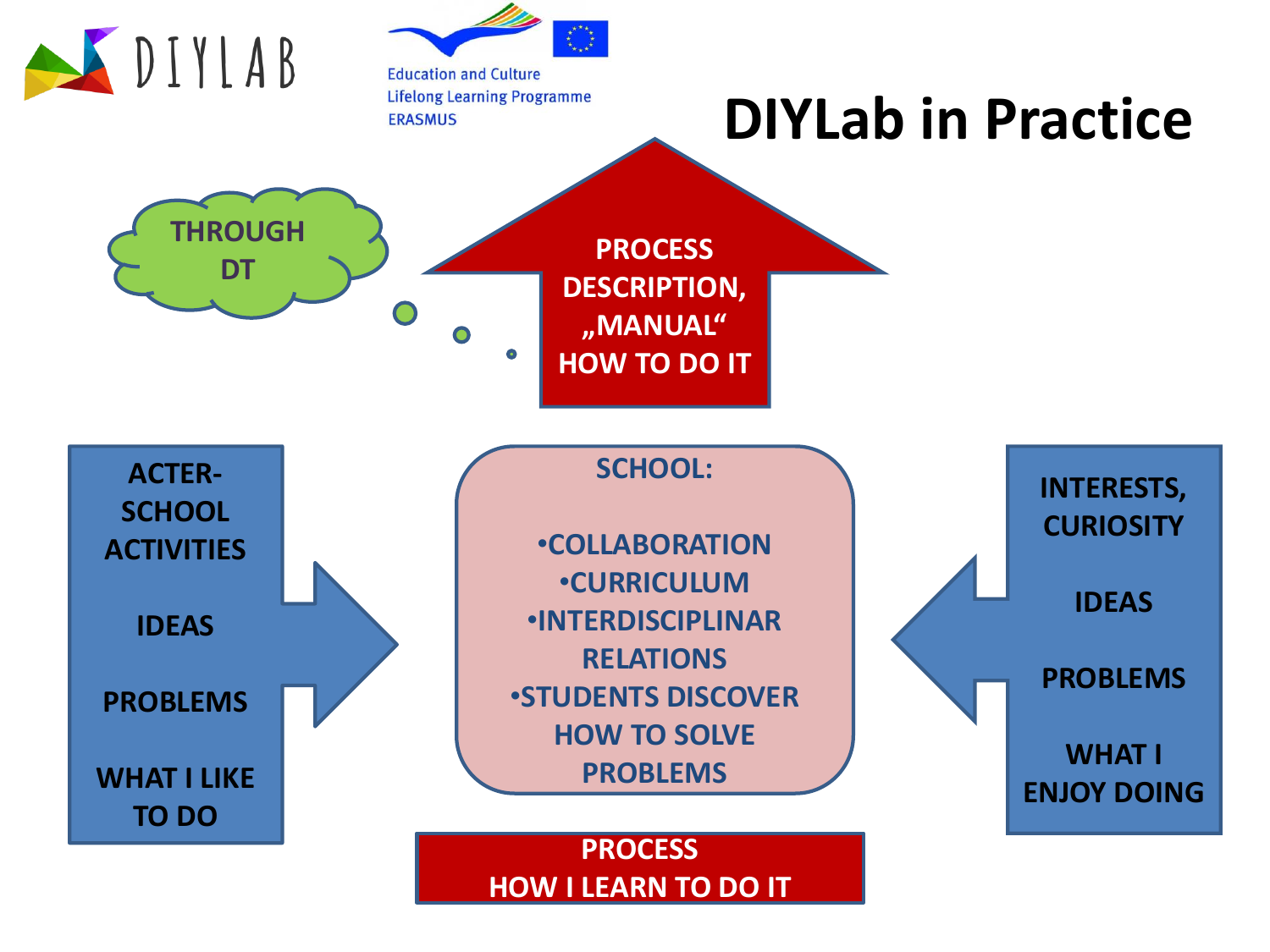





### **TASK 1: TO RESEARCH WHAT STUDENTS LIKE TO DO (OUT OF SCHOOL)?**

METHODS: focus groups with pupils, parents, teachers, student teachers

RESULTS:

- *Ideas for activities to be implemented to school education*
- *Young people – digital natives (teachers not yet)*
- *Connectivity, life style, DT as a commonplace part of life and learning*
- *A virtual environment offers a space for unlimited differences and ways how to differ from others.*
- *ICT student teachers focus primarily on technology, how technology works, what technology allow and permit, not on content, on details, on design a new product, …*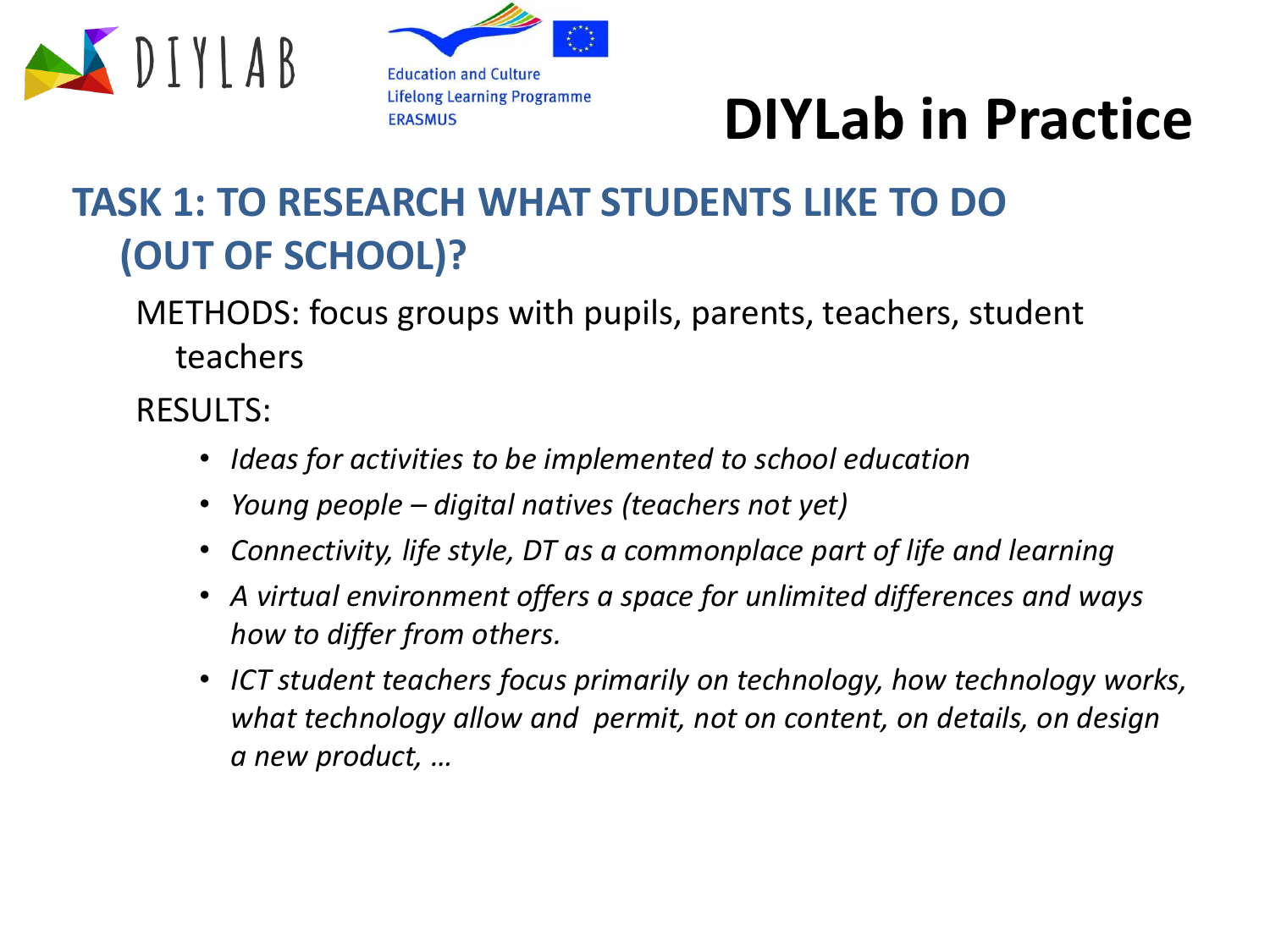

**Education and Culture Lifelong Learning Programme ERASMUS** 

## **DIYLab in Practice**

#### **TASK 2: TO DESIGN DIYLAB ACTIVITIES**



**(1) Cooperation and collaboration of all who is involved into DIY activity (including teachers) (2) Inquiry Based Learning (3) Cross-curricular dimensions (4) Digital Literacy improvement (5) Curriculum (6) Autonomous/ Selfregulated learning**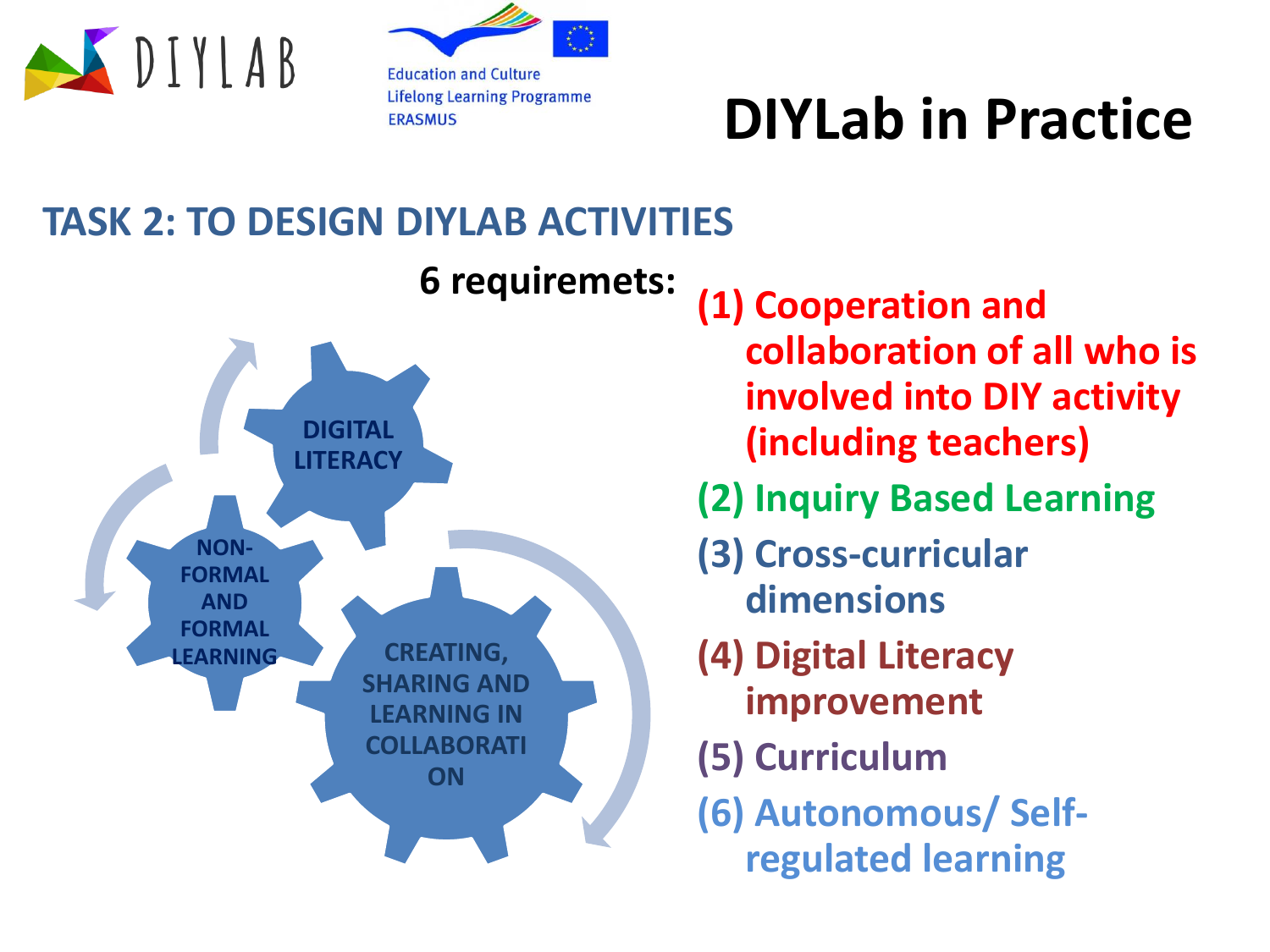

**Education and Culture Lifelong Learning Programme ERASMUS** 

## **DIYLab in Practice with Student Teachers**

#### **TASK 3: TO IMPLEMENT DIYLAB ACTIVITIES**

| <b>DIY activity</b>                                                                                  | <b>Departments</b>     |
|------------------------------------------------------------------------------------------------------|------------------------|
| How I am becoming a teacher                                                                          | $IT + Art$             |
| Collection of examples of problems which human cannot solve without using computer<br>(tomography, ) | $\mathsf{I}\mathsf{T}$ |
| <b>Bird house</b>                                                                                    | Biology + IT           |
| <b>Little Dances in Scratch</b>                                                                      | IT                     |
| <b>Animated stories</b>                                                                              | $\mathsf{I}\mathsf{T}$ |
| Digital objects for IWB                                                                              | $\mathsf{I}\mathsf{T}$ |
| Tablets in classroom teaching                                                                        | $\mathsf{I}\mathsf{T}$ |
| Wiki of teaching activities                                                                          | $\mathsf{I}\mathsf{T}$ |
| Digital teaching objects                                                                             | $\mathsf{I}\mathsf{T}$ |
| Robot project                                                                                        | IT                     |

[DIYHUB](http://hub.diylab.eu/) (hub.diylab.eu)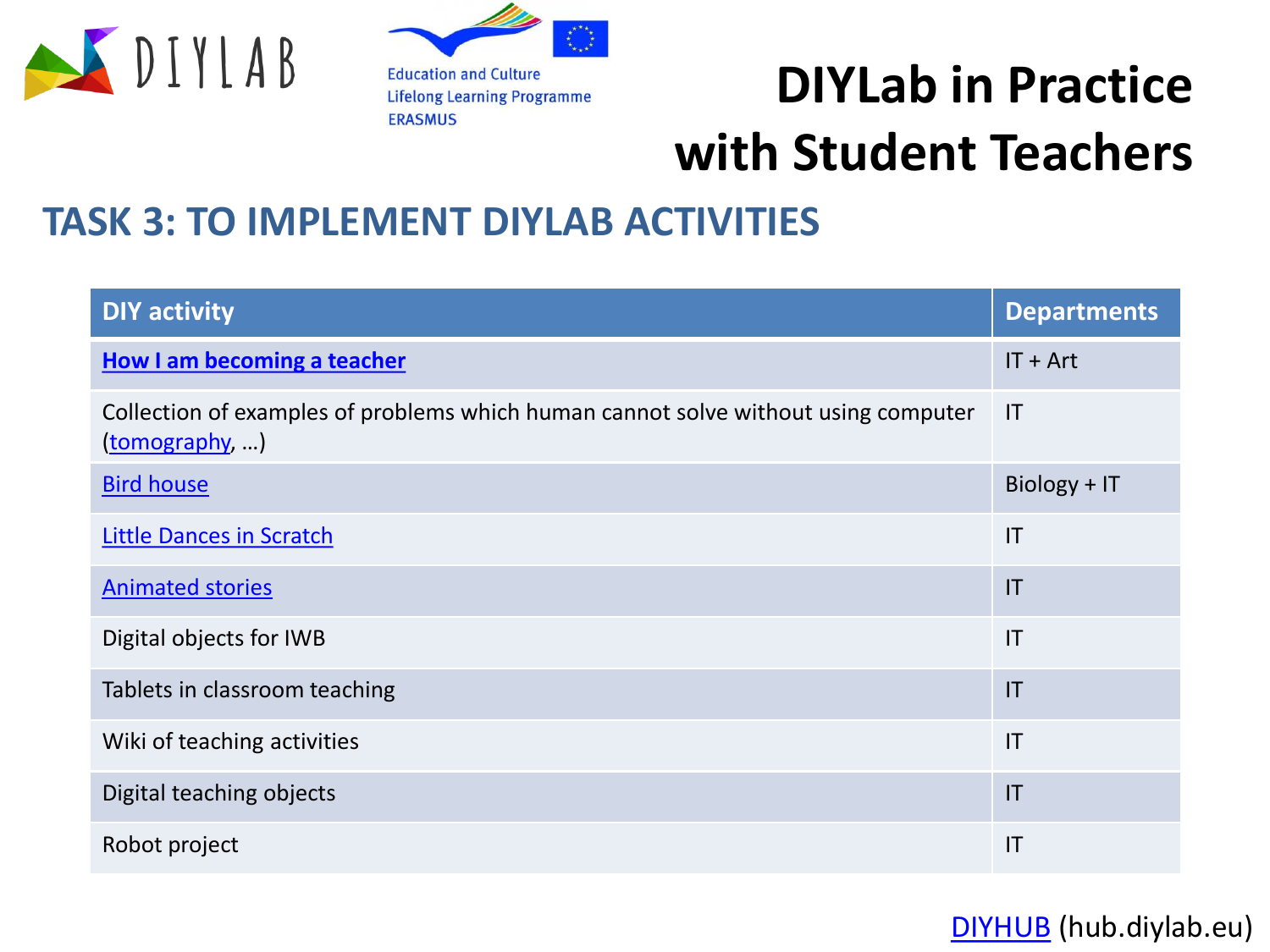



## **DIYLab in Practice with Student Teachers**

#### **[HOW I AM BECOMING A TEACHER](http://hub.diylab.eu/author/ukp/)**

*Aim:*

To understand factors and effects which contribute and participate in a process of how I am becoming a tecaher (city, people, environment, …)

*Target group*:

Teacher students of Primary Education (Year 4)

ICT Student teachers (MA, 1 Year)

*Problem*:

To create animation based on a set of photos which show a proces of my changes how I am becoming a teacher.

*Procedure*:

- 2 Weeks collect photos (about 100 photos)
- 4 weeks of photo analysis; mindmaps; tags; main ideas; storytelling; scenarios; auto-reflection

1 week – learning to use SW for animation

2 weeks – animation development

1 week – English subtitles, music

*Typology of outcome:*

Animation (GIF Animator, WeVideo) + self-reflection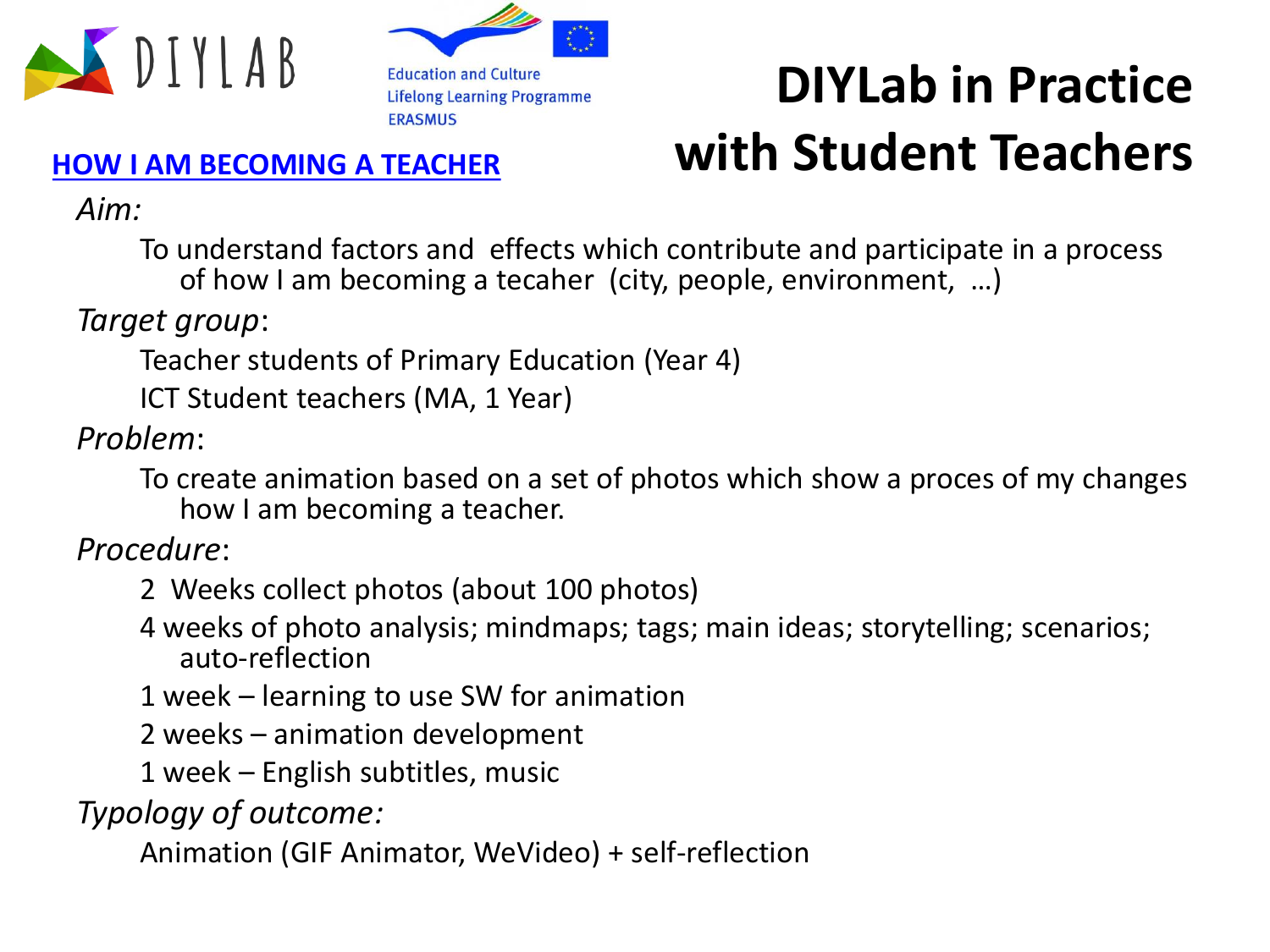



## **DIYLab in Practice with Student Teachers**

#### **COLLECTION OF EXAMPLES WHICH HUMAN CANNOT SOLVE WITHOUT COMPUT**

*Aim:*

To understand importance of computer technology for life, practice, science, art etc. and progress in society development

*Target group:*

ICT students (MA, 1Year)

*Problem:*

To elaborate an example of problems which human cannot solve without using computer.

*Procedure:* 

To find an example and describe it, explain it.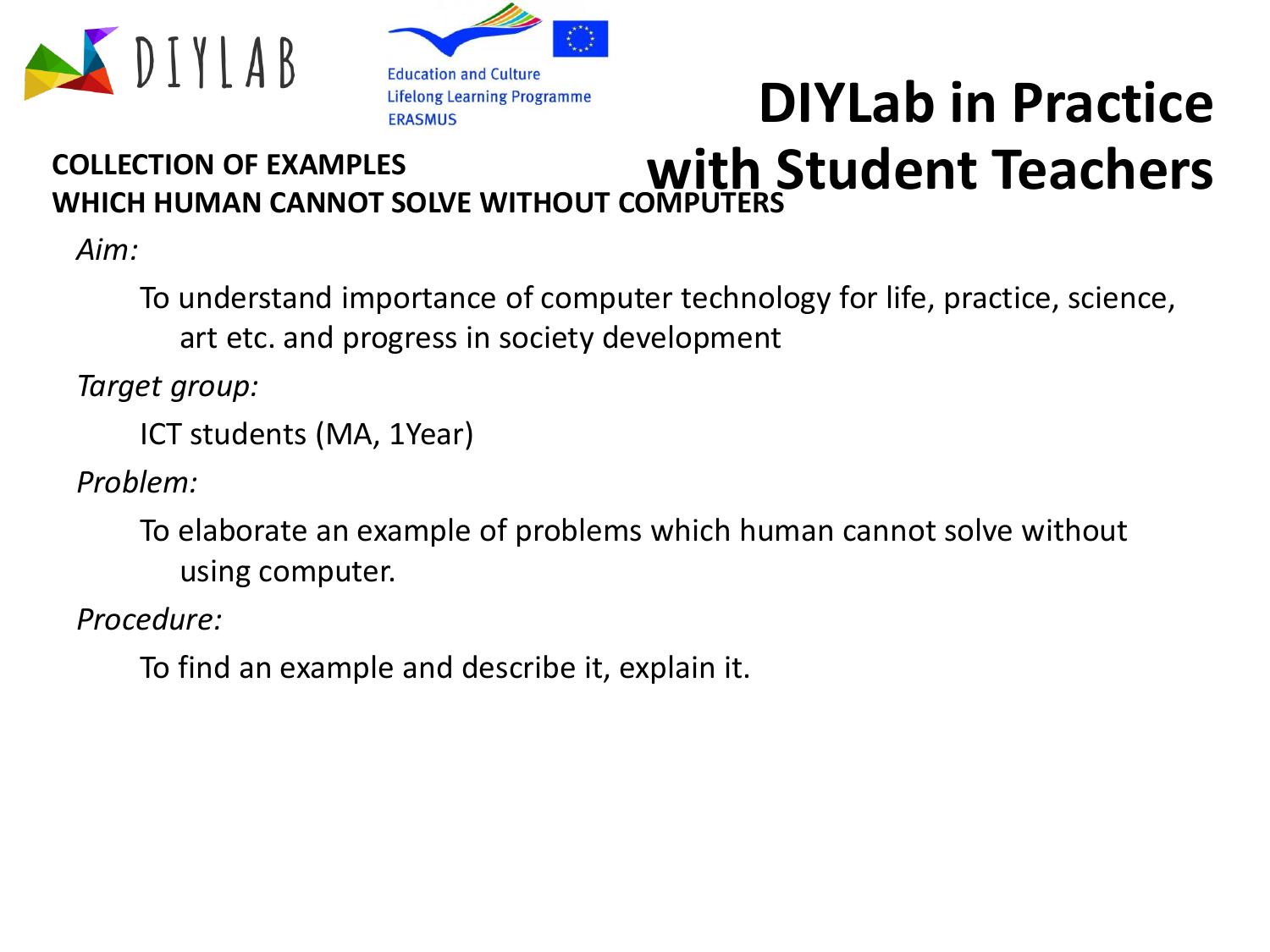

### **DIYLab in Practice with Student Teachers**

#### **COLLECTION OF EXAMPLES WHICH HUMAN CANNOT SOLVE WITHOUT COMPUTERS**

| <b>Branch/Field/Domain</b> | <b>Specialization/Example</b>                                                                                         |
|----------------------------|-----------------------------------------------------------------------------------------------------------------------|
| CS and Telecommunication   | <b>GPS</b><br>Internet<br>Video-conferencing                                                                          |
| Transport                  | <b>GPS</b>                                                                                                            |
| <b>Physics</b>             | Astronomy<br>Meteorology<br>Distributed calculations/computing<br><b>Simulations</b>                                  |
| Medicine                   | Robotics in surgery<br>Tomography<br>Sequestrotomy for DNA<br><b>Hearing defect</b><br>Cybernetic Leksell gamma knife |
| Technology                 | <b>Technology Motion Capture</b>                                                                                      |
| Manufacture                | Bar code                                                                                                              |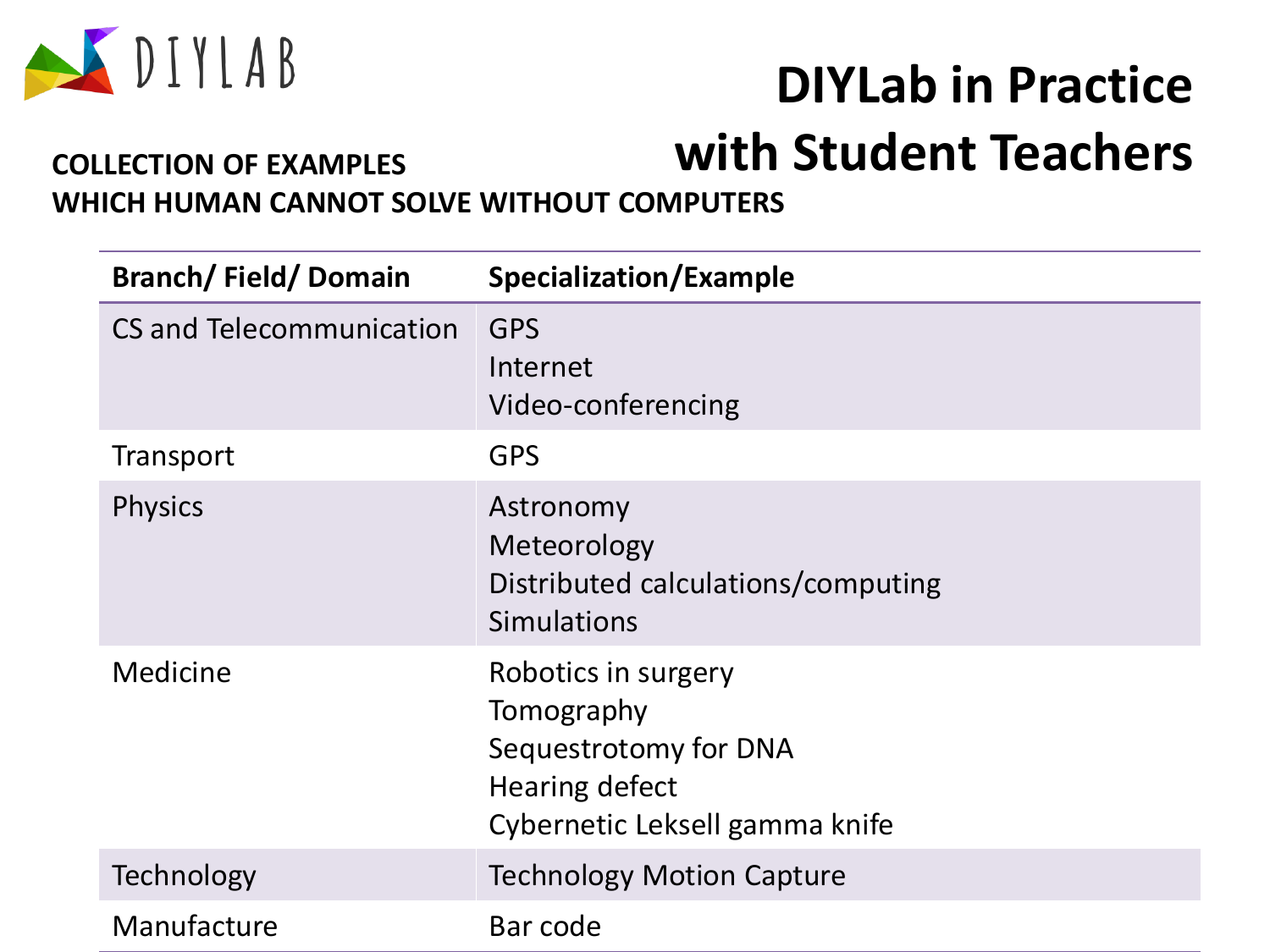



## **DIYLab in Practice ANIMATED STORIES with Student Teachers**

- Milan Žemlička: [O chytrém Jeníkovi](http://hub.diylab.eu/2016/01/27/storytelling-o-chytrem-jenikovi-about-clever-john/)
- Miloslav Khas: [Story about](http://hub.diylab.eu/2016/01/16/1099/) a little car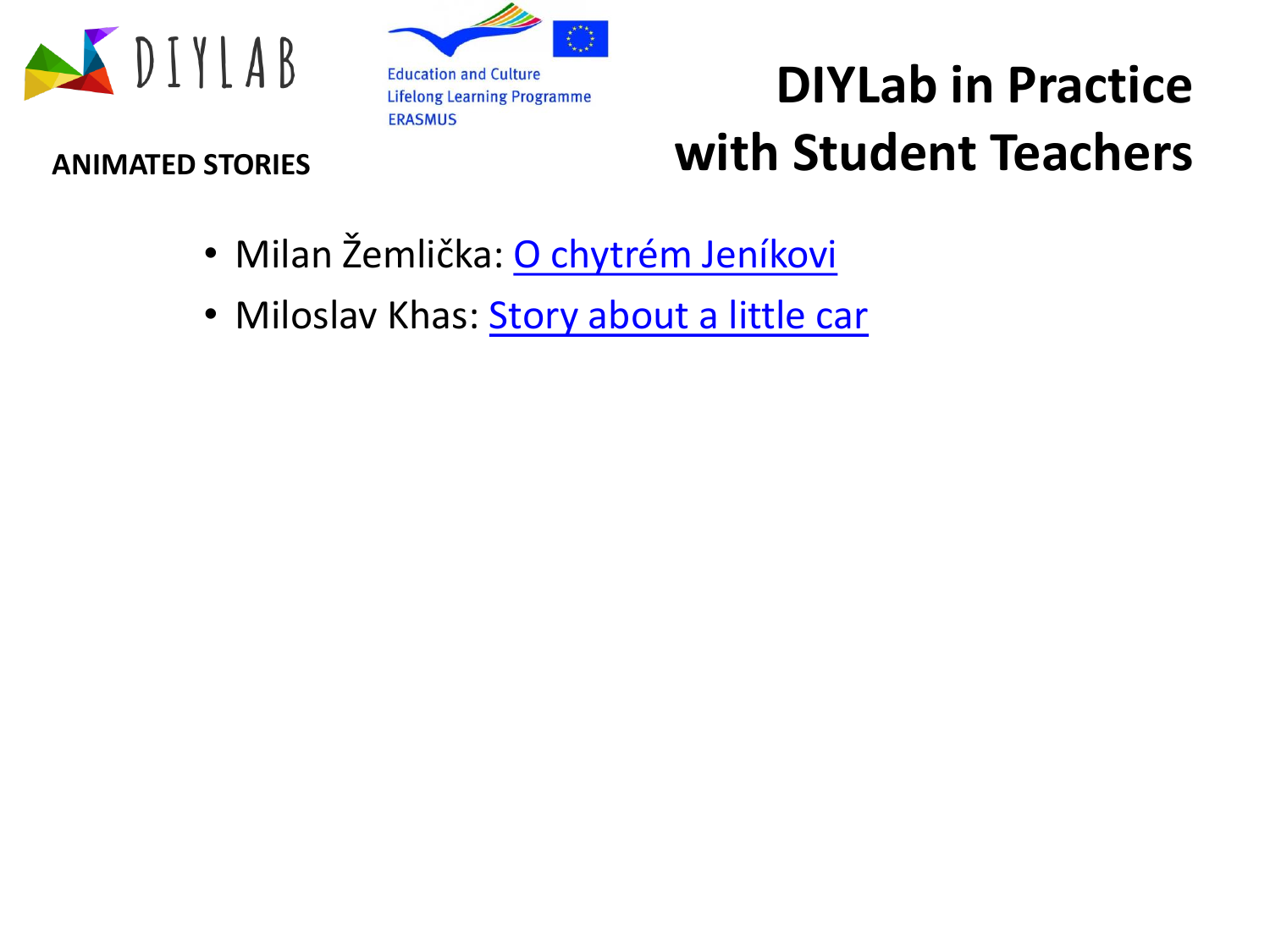

# WELCOME ON <http://diylab.eu/> <http://hub.diylab.eu/>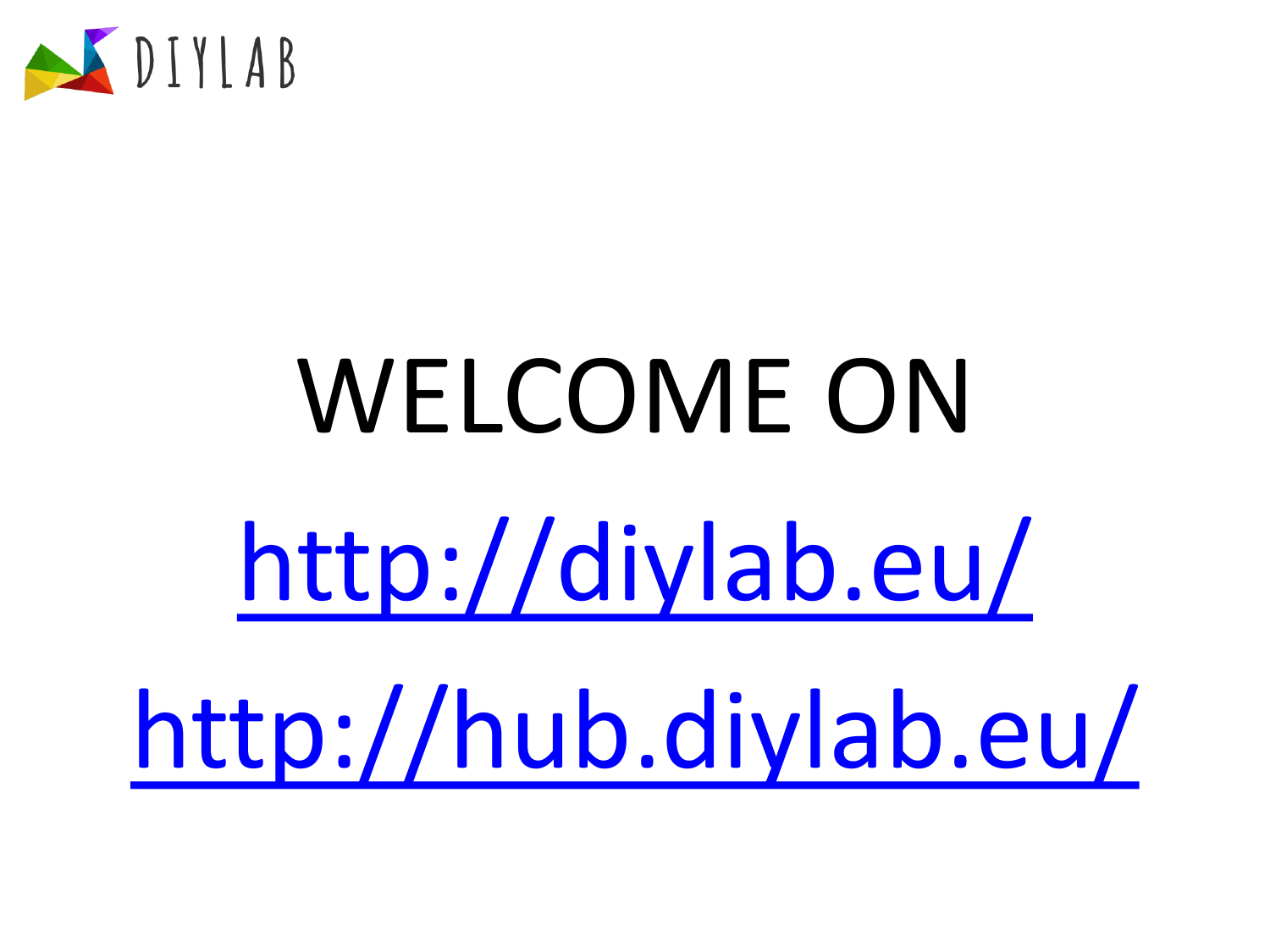## **RESOURCES**

- ČERNOCHOVÁ, M., JEŘÁBEK, T., FIALOVÁ, I. (2014) How the DIY philosophy can be exploited in ICT teacher education at the Faculty of Education in Prague? In ATEE 2014 Annual Conference. Programme and Abstracts. August, 25-27, 2014
- JOCSON, K.M. (2012). Youth media as narrative assemblage: examining new literacies at an urban high school. In Pedagogies: An International Journal, Vol. 7, No. 4, October–December 2012, pp. 298–316. Taylor&Francis.
- KAFAI, Y., PEPPLER, K. (2011). Youth, Technology, and DIY: Developing Participatory Competencies in Creative Media Production. In V. L. Gadsden, S. Wortham, and R. Lukose (Eds.), Youth Cultures, Language and Literacy. Review of Research in Education, Volume 34.

KAMENETZ, A. et al. (2011). Learning Freedom and the Web. Mozilla : McArtur Foundation. Available on

[http://learningfreedomandtheweb.org/Mozilla\\_LFW.pdf](http://learningfreedomandtheweb.org/Mozilla_LFW.pdf)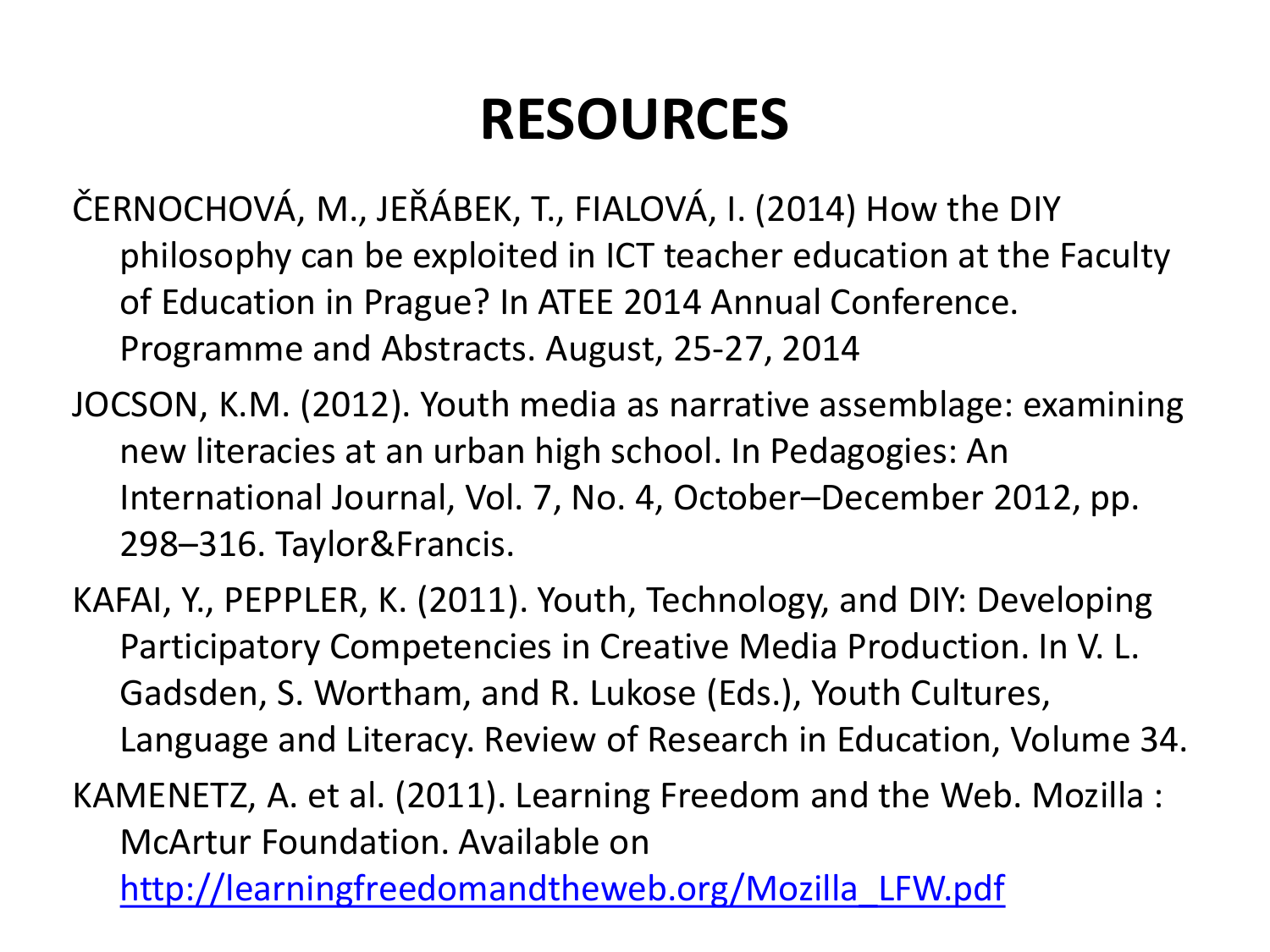## **RESOURCES**

- SANCHO-GIL, J.M., HERNÁNDEZ-HERNÁNDEZ, F., FENDLER, R. (2015). Envisioning DIY learning in primary and secondary schools. Seminar.net - International journal of media, technology and lifelong learning. Vol. 11 - Issue 1 - 2015. Available on http://www.seminar.net/images/stories/vol11-issue1/Sancho-Gil\_Hernandez-HernandezFendler\_shortpaper.pdf
- SLAVÍK, J., CHRZ, V. , ŠTECH, S. (2013) Tvorba jako způsob poznávání. Karolinum, Praha, 2013.
- LENHART, A., MADDEN, M. (2005) Teen Content Creators and Consumers. Pew Internet & American Life Project, November 2, 2005. Available on: http://www.pewinternet.org/files/oldmedia/Files/Reports/2005/PIP\_Teens\_Content\_Creation.pdf.pdf